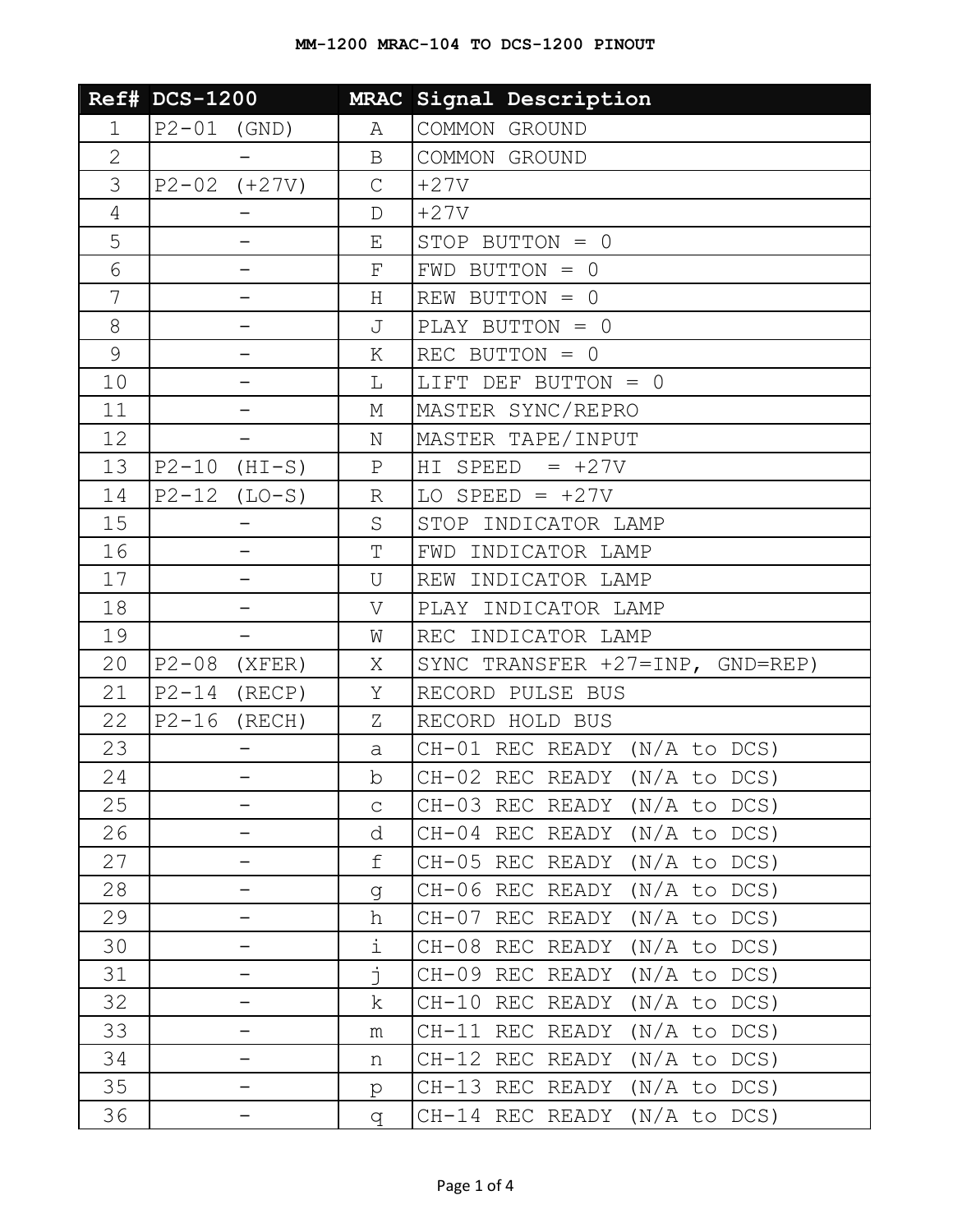| 37 |              | r           | CH-15 REC READY (N/A to DCS)           |
|----|--------------|-------------|----------------------------------------|
| 38 |              | $\rm S$     | CH-16 REC READY (N/A to DCS)           |
| 39 | -            | t           | CH-17 REC READY (N/A to DCS)           |
| 40 | -            | u           | CH-18 REC READY (N/A to DCS)           |
| 41 |              | $\mathbf v$ | CH-19 REC READY (N/A to DCS)           |
| 42 | -            | W           | CH-20 REC READY (N/A to DCS)           |
| 43 |              | Χ           | CH-21 REC READY (N/A to DCS)           |
| 44 |              | У           | CH-22 REC READY (N/A to DCS)           |
| 45 | -            | Ζ           | CH-23 REC READY (N/A to DCS)           |
| 46 | $P1(A) - 09$ | AA          | CH-01 REC HOLD                         |
| 47 | $P1(A) - 10$ | AB          | CH-02 REC HOLD                         |
| 48 | $P1(A) - 11$ | AС          | CH-03 REC HOLD                         |
| 49 | $P1(A) - 12$ | AD          | CH-04 REC HOLD                         |
| 50 | $P1(A) - 13$ | AЕ          | CH-05 REC HOLD                         |
| 51 | $P1(A) - 14$ | ΑF          | CH-06 REC HOLD                         |
| 52 | $P1(A) - 15$ | AH          | CH-07 REC HOLD                         |
| 53 | $P1(A) - 16$ | AJ          | CH-08 REC HOLD                         |
| 54 | $P1(B)-09$   | AК          | CH-09 REC HOLD                         |
| 55 | $P1(B) - 10$ | AL          | CH-10 REC HOLD                         |
| 56 | $P1(B) -11$  | AΜ          | CH-11 REC HOLD                         |
| 57 | $P1(B) - 12$ | ΑN          | CH-12 REC HOLD                         |
| 58 | $P1(B) - 13$ | AP          | CH-13 REC HOLD                         |
| 59 | $P1(B) - 14$ | AR          | CH-14 REC HOLD                         |
| 60 | $P1(B) - 15$ | AS          | CH-15 REC HOLD                         |
| 61 | $P1(B) - 16$ | AΤ          | CH-16 REC HOLD                         |
| 62 | $P1(C) - 09$ | AU          | CH-17 REC HOLD                         |
| 63 | $P1(C) - 10$ | AV          | CH-18 REC HOLD                         |
| 64 | $P1(C) - 11$ | ΑW          | CH-19 REC HOLD                         |
| 65 | $P1(C) - 12$ | АX          | CH-20 REC HOLD                         |
| 66 | $P1(C) - 13$ | AΥ          | CH-21 REC HOLD                         |
| 67 | $P1(C) - 14$ | ΑZ          | CH-22 REC HOLD                         |
| 68 | $P1(A) - 01$ | BA          | CH-01 MON<br>(INPUT/REPRO/SYNC)<br>SEL |
| 69 | $P1(A)-02$   | BB          | CH-02 MON<br>SEL<br>(INPUT/REPRO/SYNC) |
| 70 | $P1(A)-03$   | BC          | CH-03 MON<br>(INPUT/REPRO/SYNC)<br>SEL |
| 71 | $P1(A)-04$   | <b>BD</b>   | (INPUT/REPRO/SYNC)<br>CH-04 MON<br>SEL |
| 72 | $P1(A) - 05$ | BE          | (INPUT/REPRO/SYNC)<br>CH-05 MON<br>SEL |
| 73 | $P1(A) - 06$ | BF          | CH-06 MON SEL<br>(INPUT/REPRO/SYNC)    |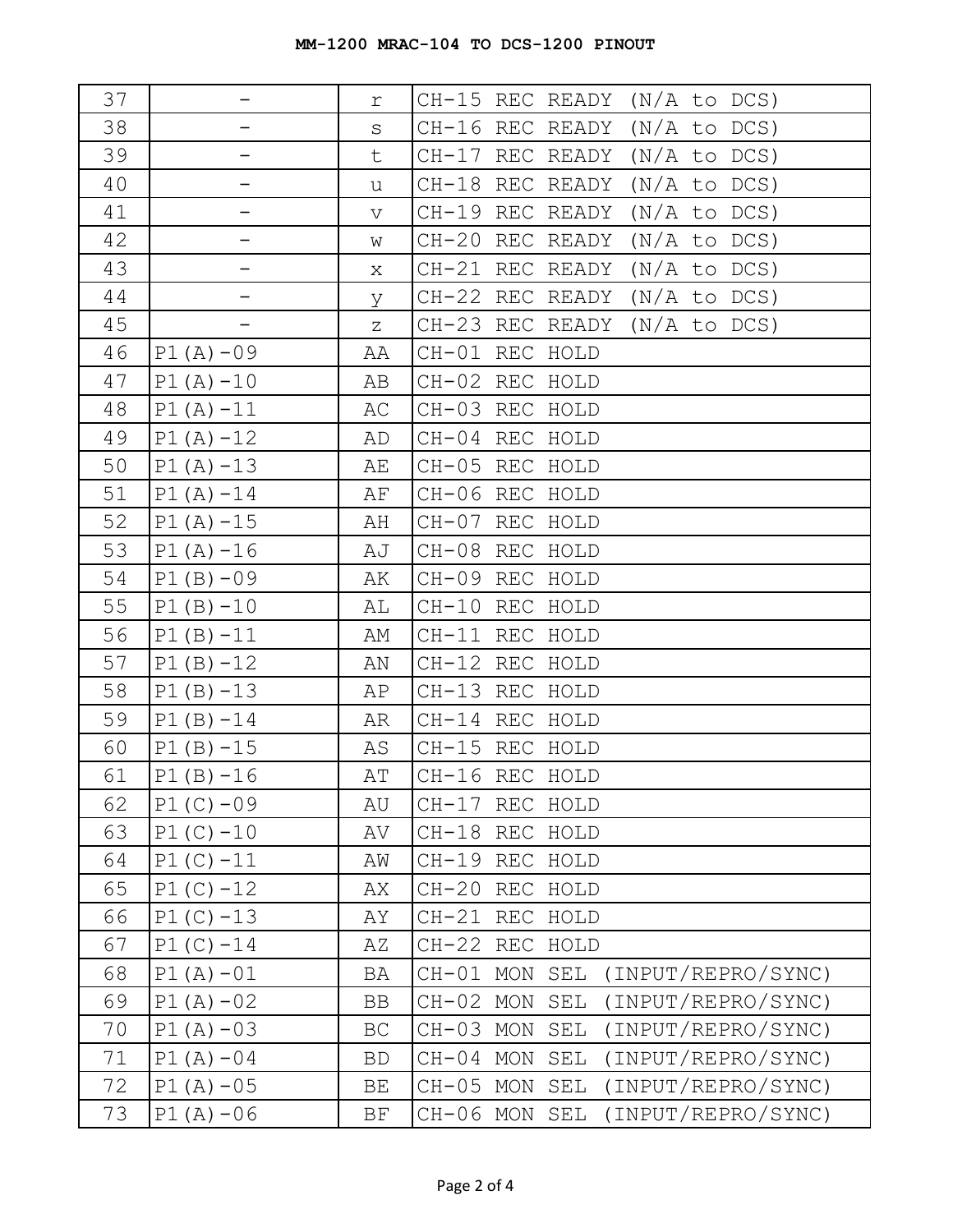| 74  | $P1(A) - 07$ | BH                       | (INPUT/REPRO/SYNC)<br>$CH-07$<br>MON SEL    |
|-----|--------------|--------------------------|---------------------------------------------|
| 75  | $P1(A) - 08$ | BJ                       | (INPUT/REPRO/SYNC)<br>$CH-08$<br>MON<br>SEL |
| 76  | $P1(B) - 01$ | BK                       | CH-09 MON<br>(INPUT/REPRO/SYNC)<br>SEL      |
| 77  | $P1(B)-02$   | BL                       | (INPUT/REPRO/SYNC)<br>$CH-10$<br>MON<br>SEL |
| 78  | $P1(B) - 03$ | BM                       | (INPUT/REPRO/SYNC)<br>CH-11 MON<br>SEL      |
| 79  | $P1(B)-04$   | BN                       | (INPUT/REPRO/SYNC)<br>$CH-12$<br>MON<br>SEL |
| 80  | $P1(B) - 05$ | BP                       | CH-13 MON<br>(INPUT/REPRO/SYNC)<br>SEL      |
| 81  | $P1(B) - 06$ | <b>BR</b>                | (INPUT/REPRO/SYNC)<br>CH-14 MON<br>SEL      |
| 82  | $P1(B) - 07$ | BS                       | (INPUT/REPRO/SYNC)<br>CH-15 MON<br>SEL      |
| 83  | $P1(B) - 08$ | $\operatorname{BT}$      | CH-16 MON<br>(INPUT/REPRO/SYNC)<br>SEL      |
| 84  | $P1(C) - 01$ | BU                       | (INPUT/REPRO/SYNC)<br>CH-17 MON<br>SEL      |
| 85  | $P1(C) - 02$ | BV                       | CH-18 MON<br>(INPUT/REPRO/SYNC)<br>SEL      |
| 86  | $P1(C) - 03$ | BW                       | CH-19 MON<br>(INPUT/REPRO/SYNC)<br>SEL      |
| 87  | $P1(C) - 04$ | BX                       | CH-20 MON<br>(INPUT/REPRO/SYNC)<br>SEL      |
| 88  | $P1(C) - 05$ | BY                       | (INPUT/REPRO/SYNC)<br>CH-21 MON<br>SEL      |
| 89  | $P1(C) - 06$ | BZ                       | CH-22 MON<br>(INPUT/REPRO/SYNC)<br>SEL      |
| 90  | $P1(C) - 15$ | CA                       | CH-23 REC HOLD                              |
| 91  | $P1(C) - 16$ | CB                       | CH-24 REC HOLD                              |
| 92  |              | $\mathbb{C}\mathbb{C}$   |                                             |
| 93  | $P1(C) - 07$ | $\mathbb{C}\mathbb{D}$   | CH-23 MON SEL<br>(INPUT/REPRO/SYNC)         |
| 94  | $P1(C) -08$  | $\mathbb{C}\mathcal{E}$  | $CH-24$ MON<br>SEL<br>(INPUT/REPRO/SYNC)    |
| 95  |              | $\mathbb{C}\,\mathbf{F}$ | $CH-24$ REC READY (N/A to DCS)              |
| 96  |              | CH                       |                                             |
| 97  |              | CJ                       |                                             |
| 98  |              | CK                       |                                             |
| 99  |              | CL                       |                                             |
| 100 |              | CM                       |                                             |
| 101 |              | CN                       |                                             |
| 102 |              | CP                       |                                             |
| 103 |              | CR                       |                                             |
| 104 |              | CS                       |                                             |